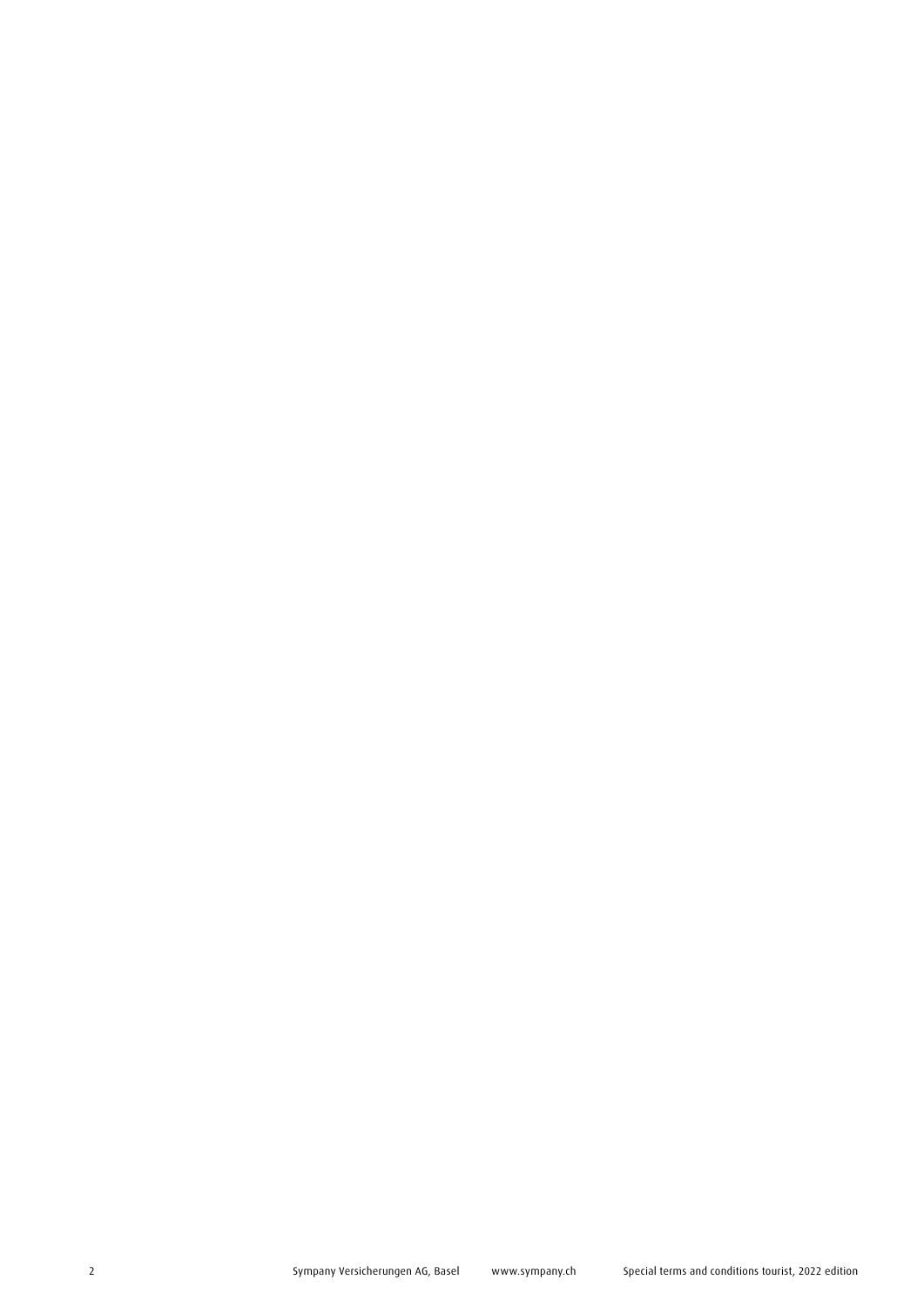## Special terms and conditions (STC) tourist under the Federal Insurance Contract Act (ICA)

2022 edition

## Contents

| $\blacksquare$                   | <b>Insurance fundamentals</b>                                                                                                                 | Page         | $\sqrt{4}$          |
|----------------------------------|-----------------------------------------------------------------------------------------------------------------------------------------------|--------------|---------------------|
| 1.1<br>1.2<br>1.3                | Insurance cover<br>Insurance provider<br>General Terms and Conditions of                                                                      | Page<br>Page | $\overline{4}$<br>4 |
|                                  | Insurance (GTC)                                                                                                                               | Page         | $\overline{4}$      |
| $\overline{2}$                   | Eligibility                                                                                                                                   | Page         | $\overline{4}$      |
| 2.1<br>2.1.1<br>2.1.2<br>2.1.3   | Insured persons<br>Eligible persons<br>Individuals<br><b>Families</b>                                                                         | Page         | $\overline{4}$      |
| 2.2                              | Condition                                                                                                                                     | Page         | 4                   |
| $\overline{\mathbf{3}}$          | <b>Benefits</b>                                                                                                                               | Page         | $\overline{4}$      |
| 3.1<br>3.1.1<br>3.1.2            | Scope of benefits<br>Geographical scope<br>Temporal scope                                                                                     | Page         | $\overline{4}$      |
| 3.2                              | <b>Benefit conditions</b>                                                                                                                     | Page         | 4                   |
| 3.3                              | Treatment costs                                                                                                                               | Page         | 4                   |
| 3.4                              | Transport costs, search, rescue and<br>recovery operations                                                                                    | Page         | 4                   |
| 3.5                              | Bedside visits and additional travel costs                                                                                                    | Page         | 4                   |
| 3.5.1<br>3.5.2                   | Bedside visits<br>Special return journey                                                                                                      |              |                     |
| 3.6<br>3.6.1                     | Sums insured<br>tourist 50/100                                                                                                                | Page         | 4                   |
| 3.6.2                            | tourist 250/500                                                                                                                               |              |                     |
| 3.7                              | Services                                                                                                                                      | Page         | 5                   |
| 3.7.1<br>3.7.2<br>3.7.3<br>3.7.4 | Advance towards hospital costs<br>Notifying persons at home<br>Arranging hospitals and medical contacts abroad<br>Medical advice from doctors |              |                     |
| 3.8                              | Limitation of benefits                                                                                                                        | Page         | 5                   |
| 3.8.1<br>3.8.2<br>3.8.3          | Principle<br><b>Exclusion of benefits</b><br>Limitation of benefits                                                                           |              |                     |
| $\overline{4}$                   | Cost share                                                                                                                                    | Page         | 5                   |

| 5   | Obligations in the event of a claim                 | Page | 5  |
|-----|-----------------------------------------------------|------|----|
| 5.1 | Notifying the Sympany 24-hour<br>emergency helpline | Page | -5 |
| 5.2 | Exemption from the confidentiality<br>obligation    | Page | 5  |
| 5.3 | Notification of claim                               | Page | 5  |
| 5.4 | Unused rail or air tickets                          | Page | 6  |
|     |                                                     |      |    |
| 6   | <b>Third-party benefits</b>                         | Page | 6  |
| 6.1 | General                                             | Page | 6  |
| 6.2 | Waiver of benefits                                  | Page | 6  |
| 6.3 | Social insurance                                    | Page | 6  |
| 6.4 | Multiple insurance cover                            | Page | 6  |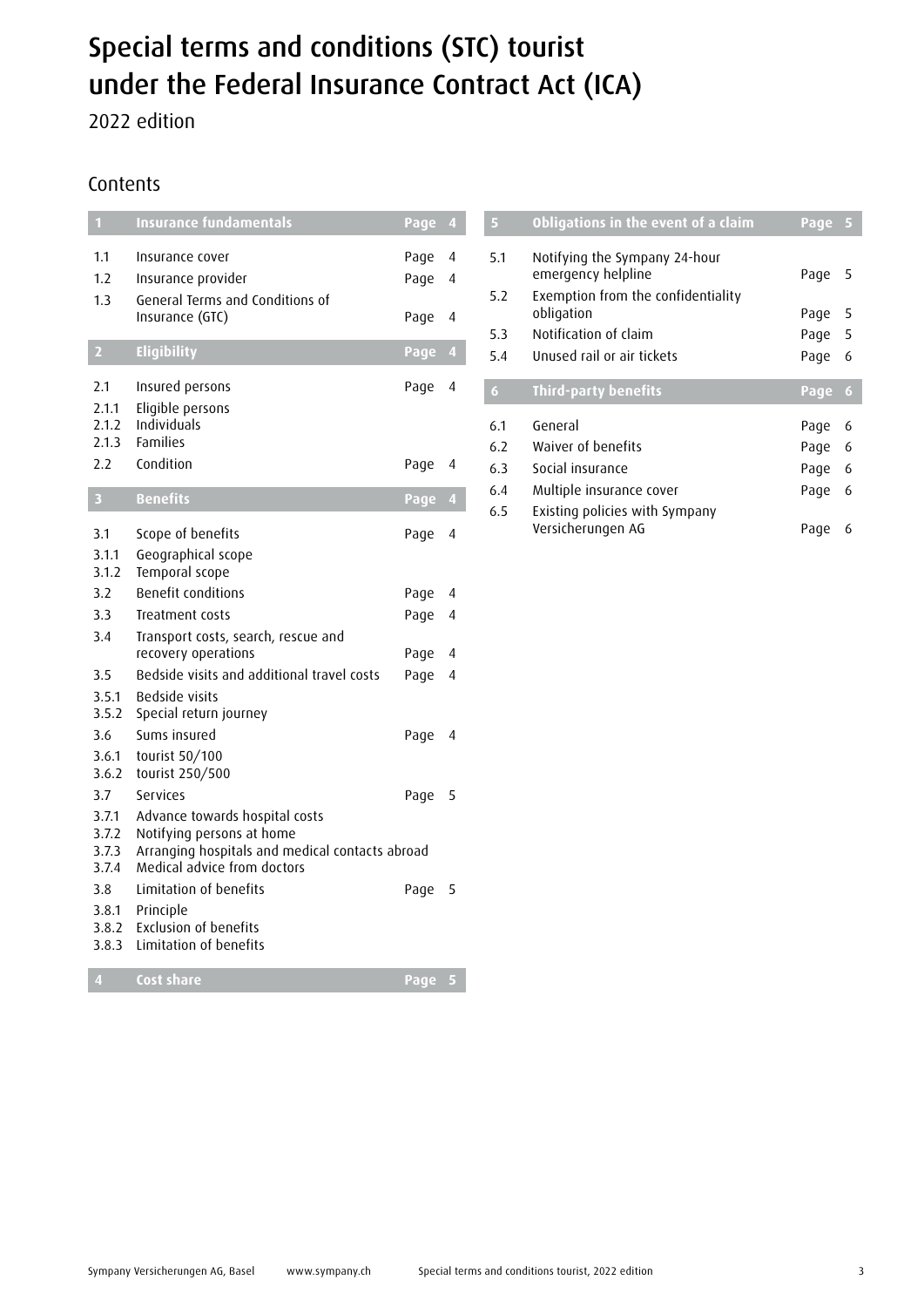## tourist

#### **1 Insurance fundamentals**

#### **1.1 Insurance cover**

The insurance provides benefits in respect of costs which are not otherwise covered for emergency treatment in the event of illness, accident or premature birth during holiday or business travel or any periods spent abroad. It also provides benefits in respect of transport, search, rescue and repatriation costs, together with ancillary services.

#### **1.2 Insurance provider**

The insurance provider is Sympany Versicherungen AG, Basel (henceforth referred to as the insurer).

#### **1.3 General Terms and Conditions of Insurance (GTC)**

The General Terms and Conditions of Insurance of Sympany Versicherungen AG are an integral component of the provisions of tourist cover. In the event of conflicting provisions, the Special terms and conditions of tourist cover shall take precedence over the General Terms and Conditions of Insurance.

#### **2 Eligibility**

#### **2.1 Insured persons**

2.1.1 Eligible persons

tourist is available to persons of any age.

#### 2.1.2 Individuals

Insured persons are listed in the policy document.

#### 2.1.3 Families

The insurance covers the insured persons named in the insurance policy, as well as their spouse/life partner and their children up to the age of 25 living in the same household as the insured person.

#### **2.2 Condition**

This cover is available only in conjunction with at least one of the following insurance departments:

• plus, premium, general supplement, private supplement, hospita, salto.

tourist cover for families is conditional on at least one of the parents holding one of these policies

#### **3 Benefits**

#### **3.1 Scope of benefits**

#### 3.1.1 Geographical scope

The insurance covers emergency treatment elsewhere than in the canton of residence, both in Switzerland and anywhere else in the world.

#### 3.1.2 Temporal scope

Benefits will only be provided until such time as repatriation is medically acceptable. The obligation to provide benefits in respect of illnesses and accidents occurring during the period of insurance shall in any event expire no later than 91 days after the end of the selected period of 21 or 42 days.

#### 3.2 Benefit conditions

Benefits will be provided only if the treatment is expedient and necessary for medical reasons, and is provided by persons with the necessary authorization.

#### **3.3 Treatment costs**

tourist pays benefits to cover the costs of emergency out-patient or inpatient treatment over and above compulsory health care insurance under the KVG, mondial insurance and accident insurance under the UVG and any other existing insurance cover.

It covers illness, accident and premature birth at normal local or contractually agreed rates. A birth is regarded as premature if it is unforeseen and takes place more than six weeks before the medically attested expected birth date.

The statutory cost share applying in Switzerland is not covered.

#### **3.4 Transport costs, search, rescue and recovery operations**

If an insured person falls seriously ill, suffers a serious accident or dies, the insurer – on the basis of a medical report – provides and pays for the following services organized by the 24-hour emergency helpline:

- a) medically necessary rescue operations and emergency transport by an appropriate means of transport to the nearest suitable place of treatment,
- b) search operations undertaken to rescue and recover the insured person, plus recovery operations

To a maximum of CHF 20,000 per insured person

- c) medically necessary transportation of the sick or injured person to a suitable hospital in his canton of residence for inpatient treatment,
- d) return transport of the deceased to his place of residence.

### **3.5 Bedside visits and additional travel costs**

#### 3.5.1 Bedside visits

If an insured person falls seriously ill or suffers a serious accident abroad and has to be hospitalized for more than 7 days, the insurer organizes and pays for a visit to his bedside by a person close to him (1st-class rail travel or economy class air travel).

#### 3.5.2 Special return journey

If an insured person needs to be repatriated for inpatient treatment in a suitable hospital in his/her canton of residence for urgent medical reasons, the Sympany 24-hour emergency helpline shall arrange for a special return journey for insured family members travelling with the insured person or for a person close to him/her. The additional costs incurred are covered.

If an insured person falls ill or suffers an accident and cannot undertake the planned return journey because he/she is in hospital, the Sympany 24-hour emergency helpline shall arrange for a special return journey for the insured person, insured family members travelling with him/her or a person close to him/her. The additional costs incurred are covered.

#### **3.6 Sums insured**

The following variants are available:

#### 3.6.1 tourist 50/100

Sums insured (all benefits) are as follows:

Up to CHF 50,000 per insured person Up to CHF 100,000 per insured family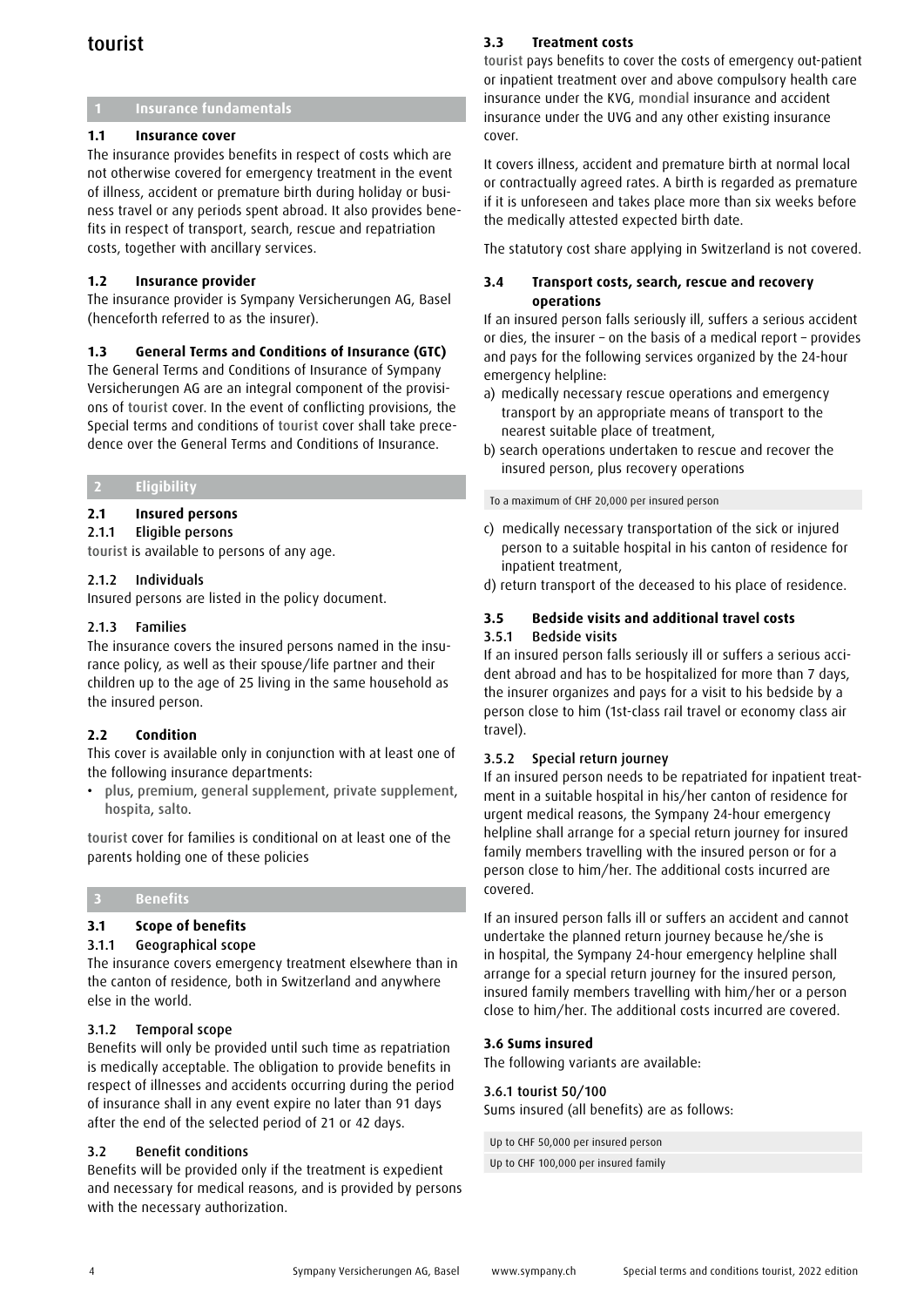The following variants are available (duration of stay abroad):

Up to max. 21 days

Up to max. 42 days

#### 3.6.2 tourist 250/500

Sums insured (all benefits) are as follows:

| Up to CHF 250,000 per insured person |  |  |
|--------------------------------------|--|--|
| Up to CHF 500,000 per insured family |  |  |

The following variants are available (duration of stay abroad):

Up to max. 21 days Up to max. 42 days

#### **3.7 Services**

#### 3.7.1 Advance towards hospital costs

If an insured person requires hospitalization abroad, the insurer advances up to CHF 20,000 towards the costs involved.

If part of this advance payment is not covered by the insured person's existing insurance, it is charged to him. The sum reclaimed must be repaid within 30 days.

#### 3.7.2 Notifying persons at home

In the event that measures are organized by the Sympany 24-hour emergency helpline, it shall notify the insured person's family members of the situation and inform them about the measures that have been arranged.

#### 3.7.3 Arranging hospitals and medical contacts abroad

If necessary, the Sympany 24-hour emergency helpline shall arrange for the insured person to visit a doctor's surgery or hospital in the vicinity of where he/she is staying. Should issues affecting communication arise, the Sympany 24-hour emergency helpline shall provide interpreting assistance.

#### 3.7.4 Medical advice from doctors

If an insured person requires medical assistance while travelling and this cannot be requested where he/she is staying, the doctors at the Sympany 24-hour emergency helpline shall provide medical advice.

This advice is just that: advice. It may not under any circumstances be regarded as a diagnosis.

#### **3.8 Limitation of benefits**

#### 3.8.1 Principle

The provision regarding the limitation of benefits stipulated in the General Terms and Conditions of Insurance of Sympany Versicherungen AG do not apply to tourist cover.

#### 3.8.2 Exclusion of benefits

No entitlement to insurance benefits exists:

- a) for illnesses and the consequences of accidents that already existed when the journey began, or that the insured person knew were imminent and would require medical treatment,
- b) if the insured person travels abroad for the specific purpose of treatment, care or childbirth,
- c) for illness and the after-effects of accidents that have been excluded from cover under any existing insurance for the insured person with the insurer,
- d) if the Sympany 24-hour emergency helpline has not given prior approval for search operations, repatriation, family visits or special return journeys. However, benefit reductions shall not be applied to situations in which the insured person is not at fault or where the insured person can prove

that the breach of contract in no way precipitated the event or affected the scope of benefits covered by the insurer,

- e) in the case of involvement in acts of war, unrest and similar events and during non-domestic military service,
- f) in the event of illness or accident as a consequence of war like events which began more than 14 days previously,
- g) in the event of illness or accident as a consequence of active involvement in criminal actions, fights and other acts of violence,
- h) if an illness or accident was the result of gross negligence, particularly the abuse of alcohol, drugs or other substances,
- i) in the event of health damage attributable to a hazardous action, i.e. if the insured person exposes himself to an especially serious risk without taking or being able to take precautionary measures to reduce the risk to a reasonable level. This does not include actions taken to rescue persons. Hazardous action within the meaning of this provision particularly means engaging in high-risk sports as well as other activities involving a comparable degree of risk. The insurer keeps a list of all hazardous sports considered to be a risk. The list is not exhaustive and can be accessed by insured persons at any time. This list, which is not exhaustive, can be inspected by insured persons at any time,
- j) if the health damage was caused deliberately, including as a consequence of suicide, attempted suicide or self-inflicted injury,
- k) for benefits covered by social insurance or mondial.

The insurer cannot be expected to arrange emergency transportation or repatriation if these are rendered impossible by extraneous circumstances such as strike, riot, acts of violence, major industrial accidents, radioactivity, natural disasters, epidemic illnesses or force majeure.

#### 3.8.3 Limitation of benefits

If bills are manifestly overcharged, the insurer may reduce the benefits accordingly or make payment dependent on the assignment of a claim for a reduction.

#### **4 Cost share**

No cost share is charged on benefits provided by tourist.

#### **5 Obligations in the event of a claim**

#### **5.1 Notifying the Sympany 24-hour emergency helpline**

The Sympany 24-hour emergency helpline must always be notified without delay of sudden illness, accident or premature birth necessitating hospital treatment or assistance in Switzerland or abroad.

#### **5.2 Exemption from the confidentiality obligation**

The insured person releases doctors and other medical personnel treating him/her, as well as insurers, from their obligation of secrecy vis-à-vis the Sympany 24-hour emergency helpline.

#### **5.3 Notification of claim**

The insured person must submit his/her claim to the insurer immediately, providing all relevant information together with full medical and administrative particulars. Only detailed, legible original bills will be accepted. If the details on the bill are insufficient and the requested supplementary information is not forthcoming, benefits are fixed at the discretion of the insurer.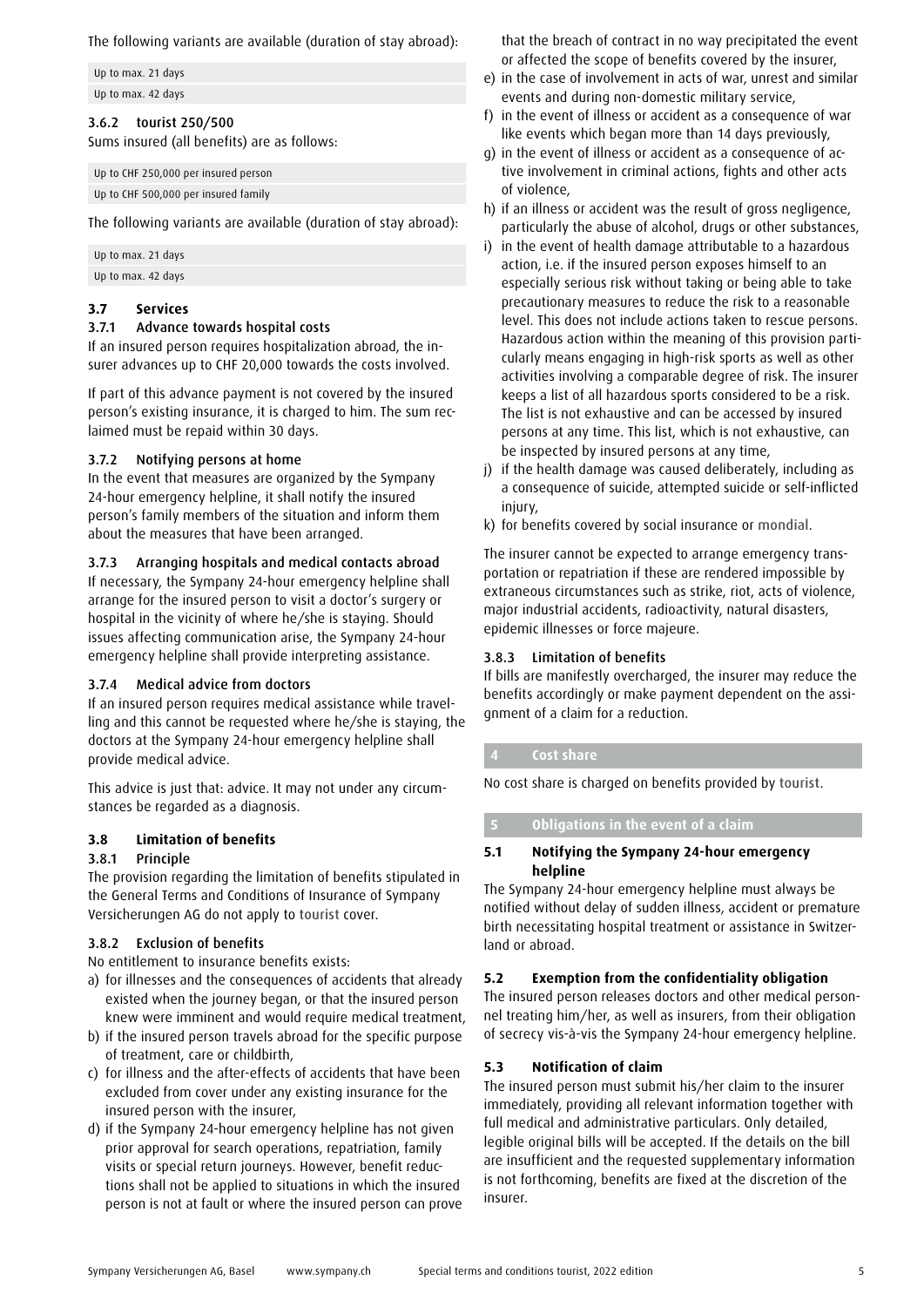#### **5.4 Unused rail or air tickets**

The claimant must forward unused rail or air tickets to the insurer without being called upon to do so. If unused tickets have been sold or their value refunded by third parties, insurance benefits are reduced by the compensation received. If the claimant fails to meet this obligation, the insurer may require him/her to refund an amount determined at its discretion or reduce the claim for benefits by the corresponding amount.

#### **6 Third-party benefits**

#### **6.1 General**

If a third party is liable for a reported case of illness or accident by law or through its own fault, the insurer is not liable to provide benefits or is at most liable to pay the amount not otherwise covered.

#### **6.2 Waiver of benefits**

Should insured parties waive benefits from third parties in whole or in part without the consent of the insurer, the obligation to provide benefits under these GTC shall lapse. Capitalisation of a benefit claim is also treated as a waiver.

#### **6.3 Social insurance**

No benefits covered by social insurance schemes (KV, UV, IV, MV, AHV, AIV, etc.) are paid. Benefit claims must be registered with the insured person's social security scheme.

If an insured person has no valid compulsory health care insurance under the KVG or mondial cover, the insurer pays only the benefits that it would have paid if he had.

#### **6.4 Multiple insurance cover**

Where several insurers are liable to provide benefits, a calculation is made to determine how much each insurer would have had to pay had he been solely responsible. This provision applies even if the obligation of the other insurers to provide benefits is merely subsidiary. The compensation payable in accordance with these terms and conditions is limited to that portion of the overall sum insured which corresponds to this cover.

#### **6.5 Existing policies with Sympany Versicherungen AG**

Other existing additional policies with Sympany Versicherungen AG take precedence over benefits under tourist.